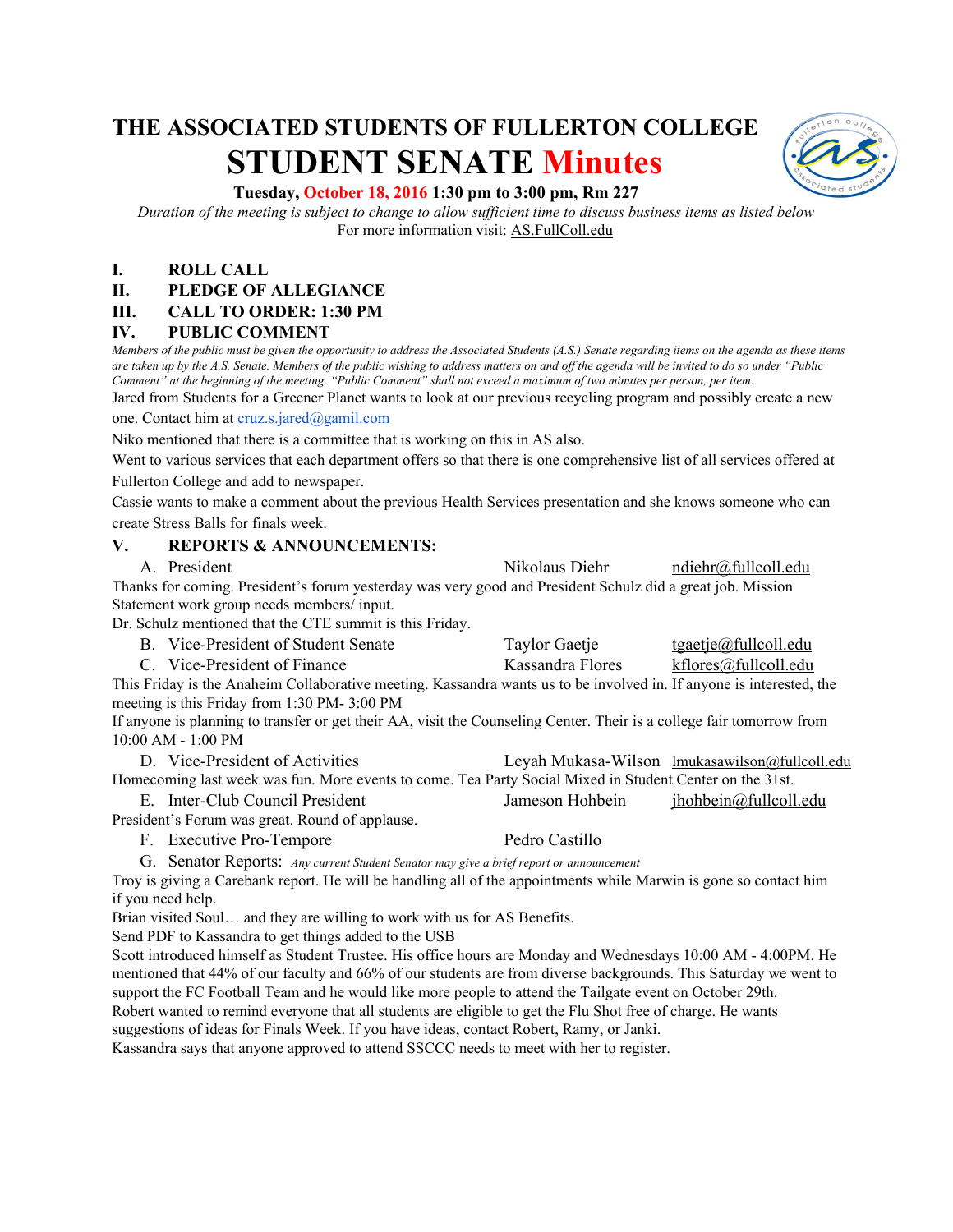#### **VI. PRESENTATIONS** *Individuals and organizations may address the Student Senate for 10 minutes each*

A. Chancellor & President Visit Dr. Marshall, Dr. Schulz Today

Thank you for visiting. Dr. Marshall says thank you for your campus involvement. She appreciates leadership. Please visit her office hours here on campus or in her Anaheim office.

Pedro says thanks for showing up the the Open Forum.

Dr. Schulz is representing USC for Transfer Awareness Week. We appreciate having our Chancellor here at Fullerton College. Any FC Students who attended the Football game on Saturday are thanked. Dr. Schulz has Open Forums normally on the third Monday of each month from 3:00 PM to 4:00PM. Yesterday's Forum was focused on the Campus Safety incident. We don't have all of the answers yet but we're going to get them. Beginning this Thursday, witnesses to the event will be interviewed. If we know of any additional witnesses, please contact Dr. Shulz. He will contact us when he knows more details. Let's work together to make our college greater than it was before.

#### **VII. APPROVAL OF MINUTES**

**A. Senate Minutes from 10.11.16 (***attached***)**

Robert noted that he was late but present to the meeting on 10.11.16.

**MSP to approve the minutes pending corrections (Escobedo/ Shin).**

## **VII. A.S. & I.C.C. COMMITTEE REPORTS & MSPs** *Senators MUST serve on at least ONE A.S. Committee (indicated bold)* A. **Activities** Mukasa-Wilson Thurs 12 - 1 pm @ 221

Please come on Thursday if interested. Activities is very full with members so be a volunteer instead.

B. **Curriculum & Education (C&E)** Gaetje TBA

Taylor will post an agenda next week. Everyone interested should email her their availability.

C. **Committee on the Environment** Diehr Thursday 2-3 pm @ 221

*MSP to approve Robert Rendon and Melissa Castaneda as members of Committee on the Environment (Gaetje/Mukasa-Wilson)*

This committee is growing and needs members. Please join!

D. Executive Council Diehr Tuesday 11:30 am - 1:00pm **MSP to approve Gaetje, Diehr, Flores, Mukasa-Wilson, Castillo, Hohbein to attend SSCCC (Gaetje/Hohbein)** There is a potential DJ Battle that will take place. Any suggestions should go to Activities. There might be food at future Senate meetings.

E. **Finance & Budget** Flores Friday 1:30 - 3:00 pm @ 221 Will be a short meeting. Please show up. We will be selecting a Vice-Chair.

# *MSP to approve Naomi Imbre as a member of Finance Committee (Tusken/Nguyen)*

| F. A.S. Benefits Task Force                                             | <b>Flores</b> | 1st, 3rd, 5th Thurs $(a)$ 1:00 pm |
|-------------------------------------------------------------------------|---------------|-----------------------------------|
| Please fill out survey so that we can get moving on Spring AS Benefits. |               |                                   |
| G. Inter-Club Council                                                   | Hohbein       | Monday 1:30-3:00pm $@227$         |
| Club life is thriving.                                                  |               |                                   |
| H. Judicial                                                             | S. Dotterman  | Tuesday 1:00 - 1:30 pm $(a)$ 227  |
| No report.                                                              |               |                                   |

I. **Research, Planning, & Resolutions (RPR)** Gaetje Thursday 11:00a-12:00p @ 221 *MSP to approve Gloria Kim, Daniel Solis, and Jonathan Emanuel as members of Research, Planning, and Resolutions Committee (Torres/Larson)*

*MSP to approve Caitlynn Larson as Vice Chair of Research, Planning, and Resolutions Committee (Boules/Torres)*

*MSP to approve Gina Torres as Secretary of Research, Planning, and Resolutions Committee (Larson/Boules) MSP to present Extended Library Hours During Finals Resolution to Student Senate (Torres/Boules) Vice-Chair and Secretary were nominated.*

#### *MSP to approve all ICC and Committee Reports (Gatje/Serrano)* **VIII. UNFINISHED BUSINESS**

A. CareBank (Requests & Updates)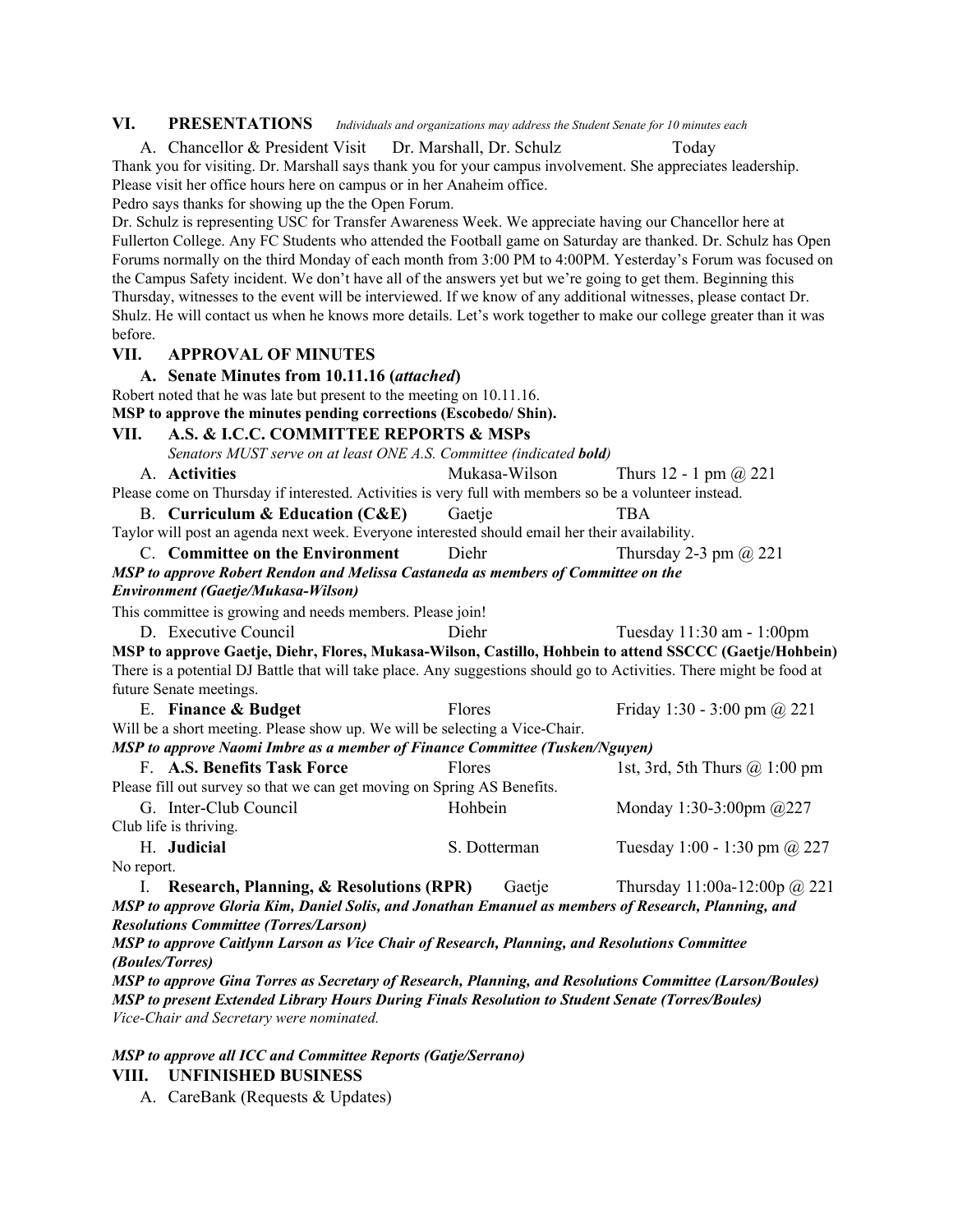- B. Applicants to serve as Student Representatives:
- C. Swearing in of Student Senators
- D. Resignations (formal letter must be received by A.S. Office or [AS@fullcoll.edu\)](mailto:AS@fullcoll.edu)

No resignations but our standing committee involvement needs to increase more. We will start picking out Senators who are not meeting the requirements.

E. Dismissals (referred from Judicial)

# **IX. NEW BUSINESS**

A. State of the Students: Nikolaus Diehr

Thank you all who came. We have 30 active senators, 80 active reps, and 50 active clubs. Thank you to Jameson for his work with ICC. Quadchella had a variety of music and a great event at the beginning of the Fall semester. We should have more events that promote student activity on campus. Naomi took surveys of students on campus so that we can better serve our students. Homecoming did a terrific job. Thank you to Leyah and Activities for all they have done this year. Niko wants to describe himself so that we get to know him better. He wants to become a professional Ice Hockey Ref. Here at Fullerton College, your dreams are supposed to become a reality and he wants to make sure that the students of AS are able to have that happen. Associated Students is here to support you and we hold an enormous responsibility within the college. The Associated Students are in full support with our Administration in investigating the incident that occurred on October 13th. Student safety is Campus Safety's first priority and we support them and their efforts. Dr. Schulz has done a tremendous job of pushing this investigation forward and being transparent. Anyone with questions for AS should address the body as a group.Keep up the good work.

B. FC Mission Statement Update

We have a work group that was formed under PAC. Talk to Niko or Taylor if interested. At the end of the semester, we will have a working Mission Statement.

C. A.S. Group Photo

Senate photo will be taken on a Tuesday after the Senate meeting within 1 or 2 weeks.

We will be wearing AS shirts in the picture. The location is still being decided.

D. Student Rep Fee (\$2) Opt-in

Taylor wants the fee to be passed so that when students register for classes, they can Opt-in for the Student Rep Fee. \$1 will go to AS and \$1 will go to SSCCC. The money gained can be used for travel to conferences.

#### E. Institutional Integrity Committee

Niko explained that this committee was formed from Faculty Senate and relates to accreditation. They are going to review procedures on campus to check for their effectiveness and inclusivity. We have 3 reps for this committee. Hohbein, Diehr, Garcia, Torres, Boules, and Escobedo are interested.

Joe suggests waiting until next week to decide who Senate wants to choose as reps.

*MSP to approve postponing until 10.25.2016 meeting to decide reps for Institutional Integrity Committee (Garcia/ Torres)*

F. Library Hours Resolution

## *MSP to approve moving Library Hours Resolution to Research, Planning, & Resolutions Committee (Gatje, Garcia)*

G. Campus Safety Investigation (10.13.16)

Jameson thinks that we should have a say in the changes that come after the investigation. He suggests referring this to RPR. We won't actually be taking any action on this, we are just representing the student voice on this matter. *MSP to approve to refer Campus Safety Investigation to Research, Planning, & Resolutions committee (Serrano/Villarreal)*

Lisa says that any information that you feel compelled to share should be given to the President's Office.

# **X. CAMPUS, DISTRICT, & STATE (CDS) COMMITTEE APPOINTMENTS** ( see attachment)

*Senators MUST serve on at least ONE CDS committee. Failure to do so will result in dismissal.* Gatje and Diehr want us to know that CDS committees are important to join but we really need representation on the Standing Committees. Committees that need reps: Council on Budget and Facilities, District Citizens Oversight, Technology Committee, and Technology Coordinating Council Committee.